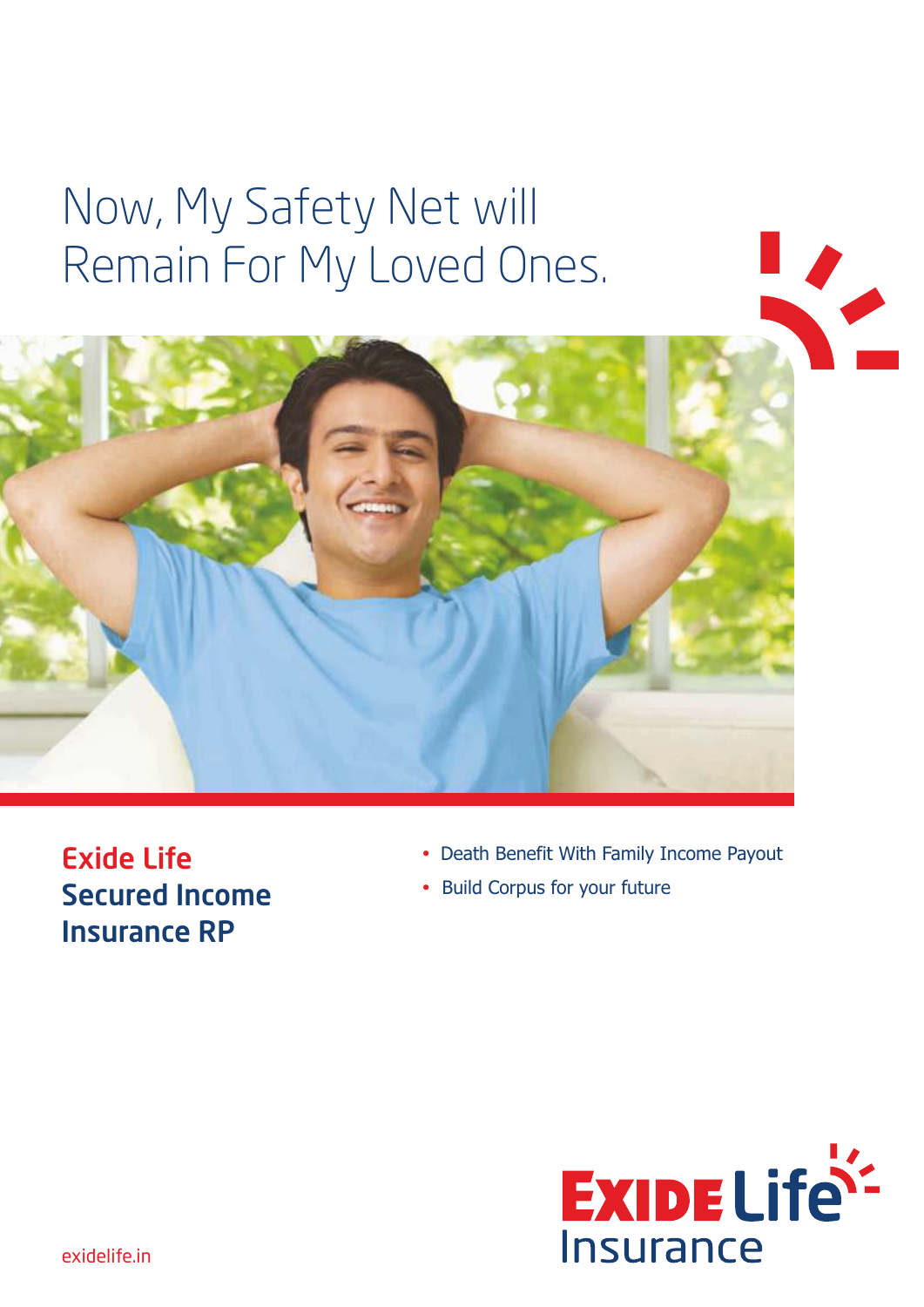## **Exide Life Secured Income Insurance RP A non-linked participating Individual Life Insurance Savings Plan**

An ideal life insurance savings plan must:

- Safeguard your family's financial security even after you are not around
- Provide safe returns
- Provide an avenue for long term disciplined savings

Exide Life Secured Income Insurance RP brings all of these essentials to you in one package. This plan is your ideal savings tool for long term financial goals. In addition to ensuring systematic savings it also ensures financial protection for your family in case of any unfortunate and unforeseeable event. This plan is best suited for anyone who wants moderate but steady and guaranteed returns and is generally of risk averse nature.

## **Key benefits**

- Death Benefit with family income payout option
- Build corpus for your future

## **How the plan works**

| Step 1 | Choose the policy term, sum assured and premium payment frequency                                                              |
|--------|--------------------------------------------------------------------------------------------------------------------------------|
| Step 2 | Based on the chosen parameters and your age, the premium will be arrived at                                                    |
| Step 3 | In case of unfortunate death, death benefit will be paid. In case of maturity of the policy,<br>maturity benefit will be paid. |

## **Eligibility conditions**

| Minimum / Maximum Age at Entry | 0 years $-55$ years age last birthday |       |  |  |  |
|--------------------------------|---------------------------------------|-------|--|--|--|
| Minimum / Maximum Maturity Age | 18 years - 70 years age last birthday |       |  |  |  |
| <b>Policy Term</b>             | $15-25$ years                         |       |  |  |  |
| Premium Paying Term (PPT)      | Same as policy term                   |       |  |  |  |
| Minimum Premium $(\bar{x})$    | Monthly*<br>Annual                    |       |  |  |  |
|                                | 15,000                                | 1,500 |  |  |  |
| Maximum Premium (₹)            | No limit, subject to underwriting     |       |  |  |  |

\*For monthly mode, 3 monthly premiums will be required to be paid on the commencement of the policy

## **Plan benefits**

#### **Death benefit:**

In case of death of the life assured, the death benefit will be **Guaranteed Death Benefit + Vested Bonus, if any + Terminal Bonus, if any** subject to policy being in force.

Under all circumstances, the Death Benefit will never be less than 105% of Total Premiums Paid till the date of death.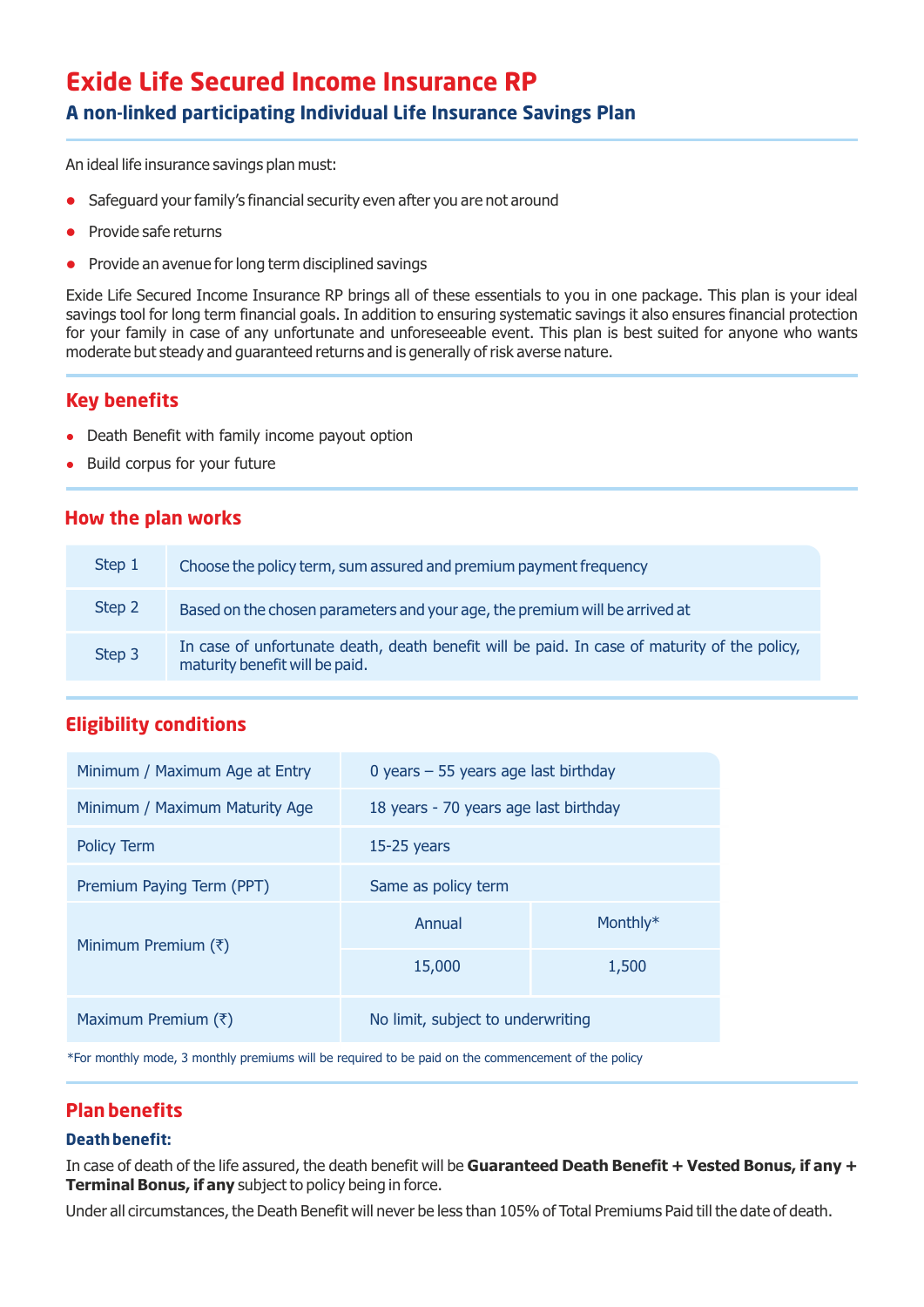#### **Guaranteed death benefit:**

Guaranteed Death Benefit is higher of Sum Assured or 10 times the Annualized Premium.

**Annualized Premium** shall be the Premium amount payable in a year chosen by the Policyholder, excluding the taxes, rider premiums, underwriting extra premiums and loadings for modal Premiums, if any.

**Total Premiums Paid** means total of all the Premiums received, excluding any extra premium, any rider premium and taxes.

You will have the following options of receiving the Guaranteed Death Benefit:

**Option A:** Receive the whole guaranteed death benefit as lump sum, or

**Option B:** Receive the guaranteed death benefit as part lump sum and part as family income payout.

#### **Option A: Lump sum Benefit:**

If you choose option A, 100% of Guaranteed Death Benefit will be paid as lump sum.

#### **Option B: Lump sum with Family Income Payout:**

We understand that in case of unfortunate event of death of the bread earner, the family can face financial difficulties. A regular income at this stage can really provide much needed security to your family. If you choose option B, Exide Life Insurance will pay 50% Guaranteed Death Benefit as lump sum and remaining 60% of Guaranteed Death Benefit in equal installments every month for 60 months following the death of the life assured. The first installment of Family Income payout will be paid immediately on death of the Life Assured.

Vested bonus, if any and terminal bonus, if any are paid in lump sum on death.

If age of the life assured is greater than or equal to 12 years, the risk cover under the policy will commence immediately from the date of commencement of the policy. If the age of the life assured is less than 12 years, the risk cover under the policy will commence from two years from completion of two policy years. During this period, if the Life assured dies, all premiums paid will be refunded without any interest.

#### **Maturity benefit:**

At the maturity of the policy, Exide Life Insurance will pay the sum assured plus vested bonus, if any plus terminal bonus, if any. Subject to the payment of all the due premiums, the Maturity Benefit will never be less than 105% of the Total Premiums Paid.

#### **Enhanced Protection Benefit through optional riders:**

This plan offers the flexibility of customizing protective cover by opting for following riders by paying small amount of extra premium. Riders can be added at the inception of the Policy or at policy anniversary during the policy term subject to underwriting and terms & conditions of the riders.

Following riders are available with Exide Life Secured Income Insurance Plan

- Exide Life Critical Illness (4) Regular Pay (UIN: 114B009V02)
- Exide Life Critical Illness (25) Regular Pay (UIN: 114B009V02)
- Exide Life Accidental Death Disability and Dismemberment Rider (UIN:114B002V02)
- <sup>l</sup> Exide Life Term Rider (UIN:114B007V02)

Either one of Exide Life Critical Illness (4) Regular Pay or Exide Life Critical Illness (25) Regular Pay can be chosen. Under any circumstance, rider sum assured of each rider cannot be more than base policy sum assured on death. Further details of all these riders are available separately through rider brochure, Terms and Conditions

#### **Other benefits:**

#### **Bonus:**

Bonuses represent your share in the profits of company's participating fund. Bonus is calculated on the Sum Assured in the policy. Bonuses are therefore not guaranteed and are based on fund's performance. Exide Life Secured Income Insurance RP provides two kinds of bonuses:

#### **Simple reversionary bonus:**

Exide Life Insurance may declare bonus as a percentage of Sum Assured which will be attached to your policy and will be paid at death or maturity of the policy whichever is earlier.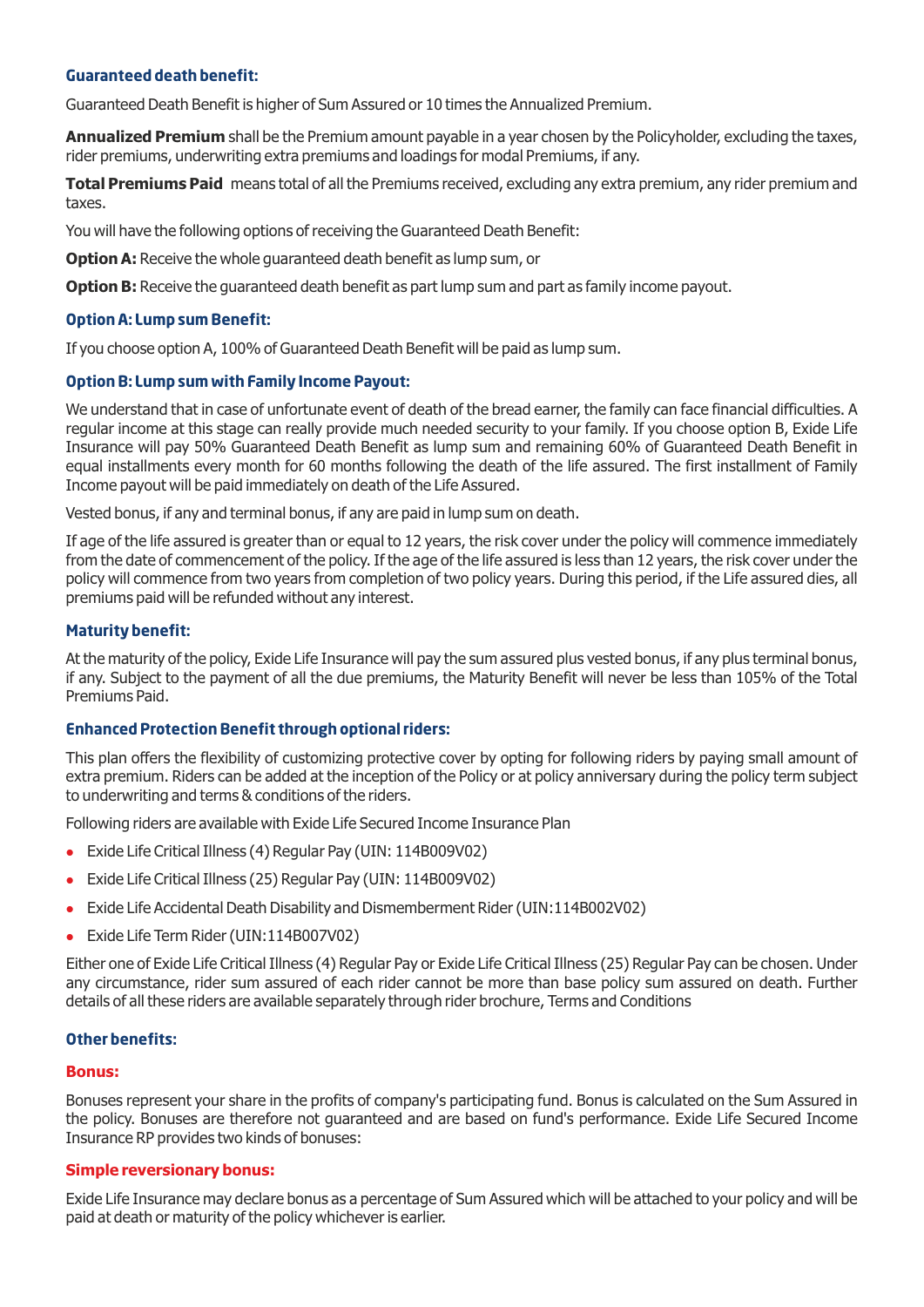#### **Terminal bonus:**

Exide Life Insurance may also declare a terminal bonus from 10th policy year and is payable at maturity of policy or death of the life assured.

Exide Life Insurance has declared healthy bonuses in the past and will endeavor to do so in the future. The track record of bonus for Exide Life Insurance's all products is available for reference on the Company website.

#### **Loan benefit:**

A life insurance policy should be handy for you in case of any adverse financial emergencies and this policy is designed to meet just that, whereby you can avail a policy loan as eligible once the policy attains surrender value.

The maximum amount of loan that will be advanced at any one time or more than one time shall not exceed 80% of the available Special Surrender Value and provided that the amount of the loan is not less than Rs.1000/-. The rate of interest payable on the loan shall be as determined by the Company from time to time basis formula below on 1st April of every year and is available upon written request.

Bank rate fixed by RBI as on 1st April + 3%, rounded up to a multiple of 50 basis points.

The Policy loan interest rate for financial year 2019-2020 is 9.5%.

The rate will be reviewed annually. Any change to the basis of determination of interest rate can be made only after prior approval of the Authority.

#### **Tax benefits\*:**

Policyholder may be eligible for tax benefits under following sections of the Income Tax Act, 1961, subject to provisions contained therein.

- $\bullet$  U/S 80C of the Income Tax Act 1961 on your premiums paid\*
- $\bullet$  U/S 10(10D) of the Income Tax Act 1961 on the maturity proceeds of your policy\*
- l U/S 80 D of Income Tax Act 1961 on the premium paid towards critical illness rider, if opted for

\*The aforesaid tax benefits are subject to change in tax laws and to the terms set out in the said Sections. We therefore urge you to carefully analyze in consultation with your tax advisor the tax benefits/tax implications, if any that may arise on investing in this policy.

#### **Discount for high premiums:**

With Exide Life Insurance Secured Income Insurance RP, you get a premium discount if you pay higher premiums. The applicable premiums slabs and discount rates are mentioned below:

| <b>Annualised Premium</b> | <b>Discount rate</b> |
|---------------------------|----------------------|
| First ₹24,000             | $0\%$                |
| Next ₹24,000              | 3%                   |
| Next ₹12,000              | 5%                   |
| Any excess over the above | 7%                   |
|                           |                      |

## **Benefit illustration**

This is an indicative Illustration of how your money could grow with Exide Life Insurance Secured Income Insurance RP.

| <b>Age at Entry Policy Term</b><br>(Yrs.) | (Yrs.) | Annual<br>Premium $(\bar{z})$ | <b>Sum Assured</b><br>(₹) | Maturity Value $(3)$<br>assuming investment<br>return of 4% | Maturity Value (₹)<br>assuming investment<br>return of 8% |
|-------------------------------------------|--------|-------------------------------|---------------------------|-------------------------------------------------------------|-----------------------------------------------------------|
| 35                                        | 15     | 24,000                        | 2,74,885                  | 3,88,275                                                    | 5,00,290                                                  |
| 35                                        | 20     | 24,000                        | 3,91,353                  | 6,06,597                                                    | 8,29,668                                                  |
| 35                                        | 25     | 24,000                        | 5,12,903                  | 8,65,523                                                    | 12,41,225                                                 |

**Please Note:** GST shall be charged extra as per applicable rates.

The values are depicted with assumed rate of returns of 4% and 8%. The returns are not guaranteed and they are not the upper or lower limits of what one can expect from this policy; as it is dependent on number of factors.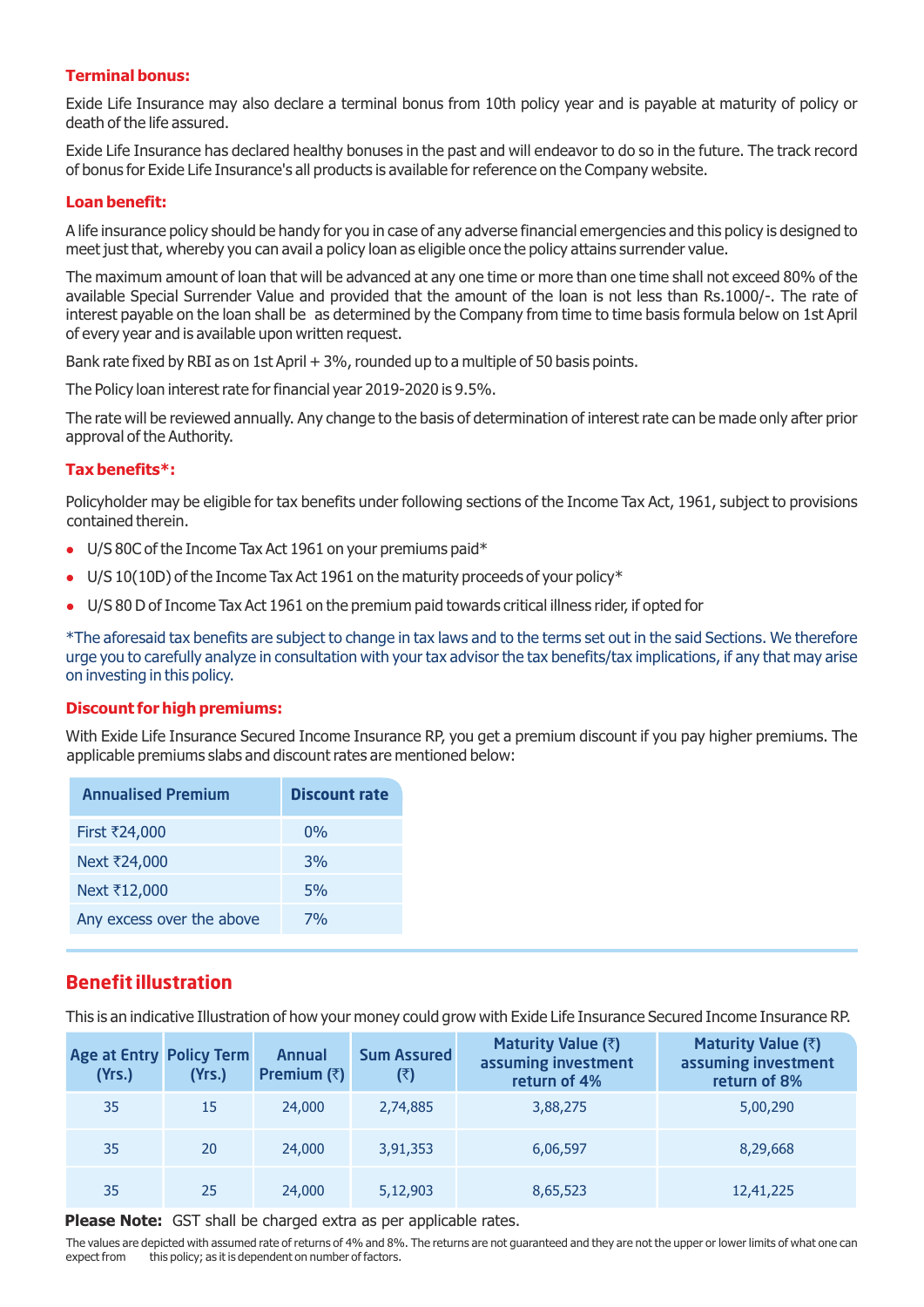## **Terms and conditions**

#### **Grace period:**

Grace period is an extra time period after the premium payment due date which is provided to you for your convenience in paying the premium. Grace period is 30 days for annual premium payment frequency and 15 days for monthly premium payment frequency.

During the Grace Period, the Policy shall continue to be In Force for availing the Death Benefit. Any unpaid Premium for the policy year of death is deductible from the Benefits that may arise during the Grace Period.

#### **Lapse:**

If the Regular Premium is not paid within the grace period, the Policy shall lapse and have no further value except as described below.

#### **Reduced paid-up:**

If at least two full years' Premiums have been paid and further premiums are unpaid and the policy is not surrendered, the policy will acquire a reduced paid-up state on the date of expiry of grace period. Once the policy becomes reduced paid up, the sum assured will be reduced as per the formula mentioned below:

| <b>Reduced Paid-Up</b> | Number of premiums paid                 |  | $\times$ (Sum Assured of basic policy) + Accumulated Bonus, if any |
|------------------------|-----------------------------------------|--|--------------------------------------------------------------------|
| <b>Sum Assured</b>     | <b>Total Number of premiums payable</b> |  |                                                                    |

In case of death of Life Assured during this period, the above mentioned benefit will be payable only as lump sum whether the Guaranteed Death Benefit is chosen as option A or option B.

A reduced paid-up policy will not be eligible for bonuses declared after premium discontinuance.

#### **Revival:**

Policy can be revived during the policy term but within a period of Five years from the date of first unpaid premium by submitting the proof of continued insurability to the satisfaction of the board approved underwriting policy and making the payment of all due premiums together with interest / payment of revival charge at such rate as may be prevailing at the time of payment. If needed the company may refer it to its medical examiner in deciding on revival of lapsed policy.

The interest rate is set as per the formula below and is subject to IRDAI's approval:

Bank rate fixed by RBI as on 1st April + 2.5%, rounded up to a multiple of 50 basis points.

The Revival interest rate for financial year 2019-20 is 9%.

#### **Surrender:**

In order to honour unexpected commitments or needs, a Surrender option is available. This policy can be surrendered if at least two full year's premium are paid. All benefits under the policy shall automatically terminate upon payment of surrender benefit.

The surrender benefit is higher of the Special Surrender Value (SSV), if any or the Guaranteed Surrender Value (GSV), after deduction of any loans under the Policy. GSV and SSV are as follows:

#### **Guaranteed surrender value (GSV):**

If at least two full year's premium has been paid, the policy acquires a GSV. GSV depends on the year of Surrender. GSV is the sum of the following:

- 1. GSV Factor 1 multiplied by the Total Premiums Paid.
- 2. GSV Factor 2 multiplied by the total vested bonus accrued to the policy, if any.

The GSV Factors increase with the policy duration and are provided in the table below: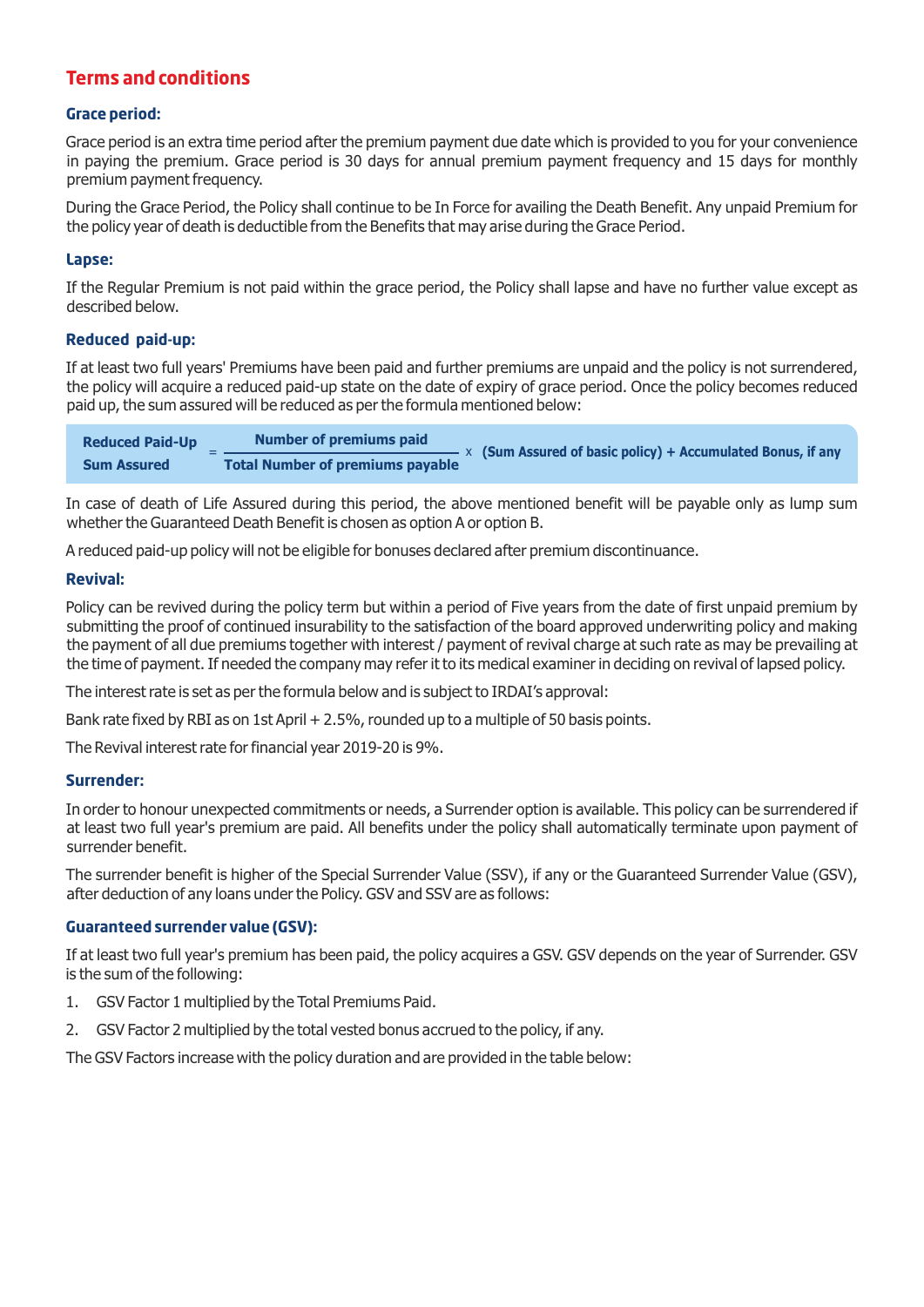#### **GSV Factor 1:**

| <b>Policy Year/</b> |     |     |     |     |     |     |     |     |     |     |     |
|---------------------|-----|-----|-----|-----|-----|-----|-----|-----|-----|-----|-----|
| <b>Policy Term</b>  | 15  | 16  | 17  | 18  | 19  | 20  | 21  | 22  | 23  | 24  | 25  |
| 1                   | 0%  | 0%  | 0%  | 0%  | 0%  | 0%  | 0%  | 0%  | 0%  | 0%  | 0%  |
| $\overline{2}$      | 30% | 30% | 30% | 30% | 30% | 30% | 30% | 30% | 30% | 30% | 30% |
| 3                   | 35% | 35% | 35% | 35% | 35% | 35% | 35% | 35% | 35% | 35% | 35% |
| $\overline{4}$      | 50% | 50% | 50% | 50% | 50% | 50% | 50% | 50% | 50% | 50% | 50% |
| 5                   | 50% | 50% | 50% | 50% | 50% | 50% | 50% | 50% | 50% | 50% | 50% |
| 6                   | 50% | 50% | 50% | 50% | 50% | 50% | 50% | 50% | 50% | 50% | 50% |
| $\overline{7}$      | 50% | 50% | 50% | 50% | 50% | 50% | 50% | 50% | 50% | 50% | 50% |
| $\bf 8$             | 55% | 55% | 55% | 55% | 55% | 55% | 55% | 55% | 55% | 55% | 50% |
| 9                   | 60% | 60% | 60% | 60% | 55% | 55% | 55% | 55% | 55% | 55% | 55% |
| 10                  | 65% | 65% | 65% | 60% | 60% | 60% | 60% | 60% | 60% | 60% | 55% |
| 11                  | 75% | 70% | 70% | 65% | 65% | 65% | 60% | 60% | 60% | 60% | 60% |
| 12                  | 80% | 75% | 70% | 70% | 70% | 65% | 65% | 65% | 65% | 65% | 60% |
| 13                  | 85% | 80% | 75% | 75% | 70% | 70% | 70% | 65% | 65% | 65% | 65% |
| 14                  | 90% | 85% | 80% | 80% | 75% | 75% | 70% | 70% | 70% | 70% | 65% |
| 15                  | 90% | 90% | 85% | 80% | 80% | 75% | 75% | 75% | 70% | 70% | 70% |
| 16                  |     | 90% | 90% | 85% | 85% | 80% | 80% | 75% | 75% | 75% | 70% |
| 17                  |     |     | 90% | 90% | 85% | 85% | 80% | 80% | 75% | 75% | 75% |
| 18                  |     |     |     | 90% | 90% | 85% | 85% | 80% | 80% | 80% | 75% |
| 19                  |     |     |     |     | 90% | 90% | 85% | 85% | 80% | 80% | 80% |
| 20                  |     |     |     |     |     | 90% | 90% | 85% | 85% | 85% | 80% |
| 21                  |     |     |     |     |     |     | 90% | 90% | 85% | 85% | 85% |
| 22                  |     |     |     |     |     |     |     | 90% | 90% | 90% | 85% |
| 23                  |     |     |     |     |     |     |     |     | 90% | 90% | 90% |
| 24                  |     |     |     |     |     |     |     |     |     | 90% | 90% |
| 25                  |     |     |     |     |     |     |     |     |     |     | 90% |

#### **GSV Factor 2:**

| <b>Policy</b><br>Year | <b>GSV Factor for</b><br>vested bonus | <b>Policy</b><br>Year | <b>GSV Factor for</b><br>vested bonus | <b>Policy</b><br>Year | <b>GSV Factor for</b><br>vested bonus |
|-----------------------|---------------------------------------|-----------------------|---------------------------------------|-----------------------|---------------------------------------|
| 1                     | 0%                                    | 11                    | 20%                                   | 21                    | 30%                                   |
| $\overline{2}$        | 10%                                   | 12                    | 20%                                   | 22                    | 30%                                   |
| 3                     | 10%                                   | 13                    | 20%                                   | 23                    | 30%                                   |
| $\overline{4}$        | 15%                                   | 14                    | 20%                                   | 24                    | 30%                                   |
| 5                     | 15%                                   | 15                    | 30%                                   | 25                    | 30%                                   |
| 6                     | 15%                                   | 16                    | 30%                                   |                       |                                       |
| $\overline{7}$        | 15%                                   | 17                    | 30%                                   |                       |                                       |
| 8                     | 15%                                   | 18                    | 30%                                   |                       |                                       |
| 9                     | 15%                                   | 19                    | 30%                                   |                       |                                       |
| 10                    | 15%                                   | 20                    | 30%                                   |                       |                                       |

#### **Special surrender value (SSV):**

If at least two full years' premiums have been paid the policy may acquire a Special Surrender Value. SSV, at no point of time, will be lesser than the GSV. SSV will be declared by Company from time to time.

For e.g. for a policyholder with entry age of 35 years; Premium of ₹36,000 annually; Policy Term of 20 years and Sum Assured of  $\bar{\tau}$  5,93,081, the surrender value (assuming that he has paid 7 premiums and surrenders at the end of 7th policy year and assuming that simple reversionary bonus of 5% p.a. has been declared since policy inception) is calculated as follows: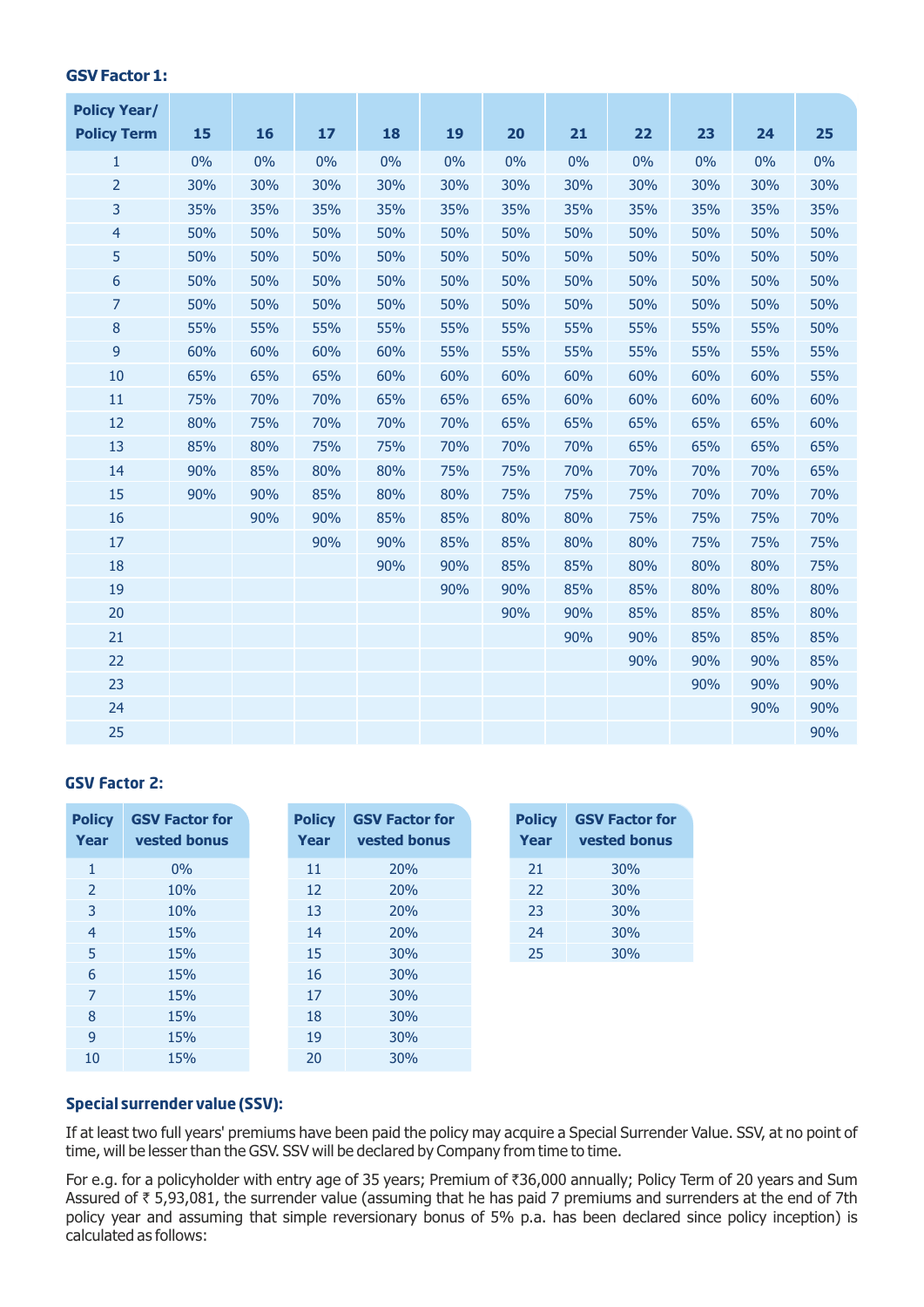GSV as a percentage of premiums paid = 50% of all the premiums paid = 50% of ( $\bar{\tau}$ 36,000 × 7) =  $\bar{\tau}$ 1,26,000, plus

GSV as a percentage of vested bonus = 15% of vested bonus = 15% of ( $\overline{\xi}$ 5,93,081  $\times$  5% x 7 years) =  $\overline{\xi}$ 31,137.

Total GSV = ₹1,26,000 + ₹31,137 = ₹1,57,137

SSV = Applicable SSV factor  $\times$  (Sum Assured + Vested Bonus)/1000 = 218.44  $\times$  (₹5,93,081 + ₹2,07,578)/1000 = ₹1,74,896.

The surrender value is higher of GSV or SSV and hence is equal to  $\bar{\tau}$ 1,74,896.

All benefits under the policy shall automatically terminate upon payment of Surrender Value.

#### **Free look period:**

The Policyholder shall have a period of 15 days (30 days if the Policy is sourced through Distance Marketing# as provided in Distance Marketing Guidelines IRDA/ADMN/GDL/MISC/059/04/2011 dated 05/04/2011) from the date of receipt of the Policy document to review the terms and conditions of this Policy and if the Policyholder disagrees with any of the terms and conditions, he/she has the option to return the Policy stating the reasons for the cancellation upon which the Company shall return the Premium paid subject to deduction of a proportionate risk Premium for the period of insurance cover in addition to the expenses incurred on medical examination (if any) and the stamp duty charges. All Benefits and rights under this Policy shall immediately stand terminated on cancellation of the Policy.

#Distance Marketing includes solicitation through all modes other than in person.

#### **Suicide Exclusion:**

In case of death due to suicide within 12 months from the Date of Commencement of Risk under the policy or from the date of Revival of the policy, as applicable, the Nominee shall be entitled to at least 80% of the Total Premiums Paid till the date of death or the Surrender Value available as on the date of death whichever is higher, provided the policy is in force.

#### **Assignment:**

Assignment should be in accordance with provisions of Section 38 of the Insurance Act 1938 as amended from time to time.

#### **Nomination:**

Nomination should be in accordance with provisions of Section 39 of the Insurance Act 1938 as amended from time to time.

#### **Other provisions:**

The policy can be proposed by the natural parents or legal guardian, who has an insurable interest on the child. In case of death of the proposer during the minority of the Life Assured, the premiums can continue to be paid by the natural parents or legal guardian, who has insurable interest in the child and the policy will continue. In case no further premiums are being paid the normal policy norms are applicable and the proceeds of the policy, if any, shall be payable to the legal guardian of the minor.

In the event of death of the Eligible Person (nominee or legal heir of the Life Assured) the present value of the outstanding Family Income Payout as determined by the Company under this policy will be paid as a lump sum to the legal heirs of the Eligible Person.

## **Risk factors**

- a) Exide Life Secured Income Insurance RP is a Non-Linked, Participating Individual Life Insurance Savings Plan.
- b) Exide Life Insurance Company Limited is only the name of the Insurance Company and Exide Life Secured Income Insurance RP is only the name of the product and does not in any way indicate the quality of the product, its future prospect or returns.
- c) This product guarantees the maturity benefit and death benefit. However the benefits are subject to all premiums being paid on time and bonuses are not guaranteed and depend on fund's performance.
- d) Past performance is not an indication for the future performance.
- e) The purpose of this brochure is to provide a general overview about this policy. The information herein is indicative of the terms, conditions, warranties and exceptions contained in the policy terms and conditions of Exide Life Secured Income Insurance RP. Please refer to the policy terms and conditions to understand in detail the associated risks, benefits, etc.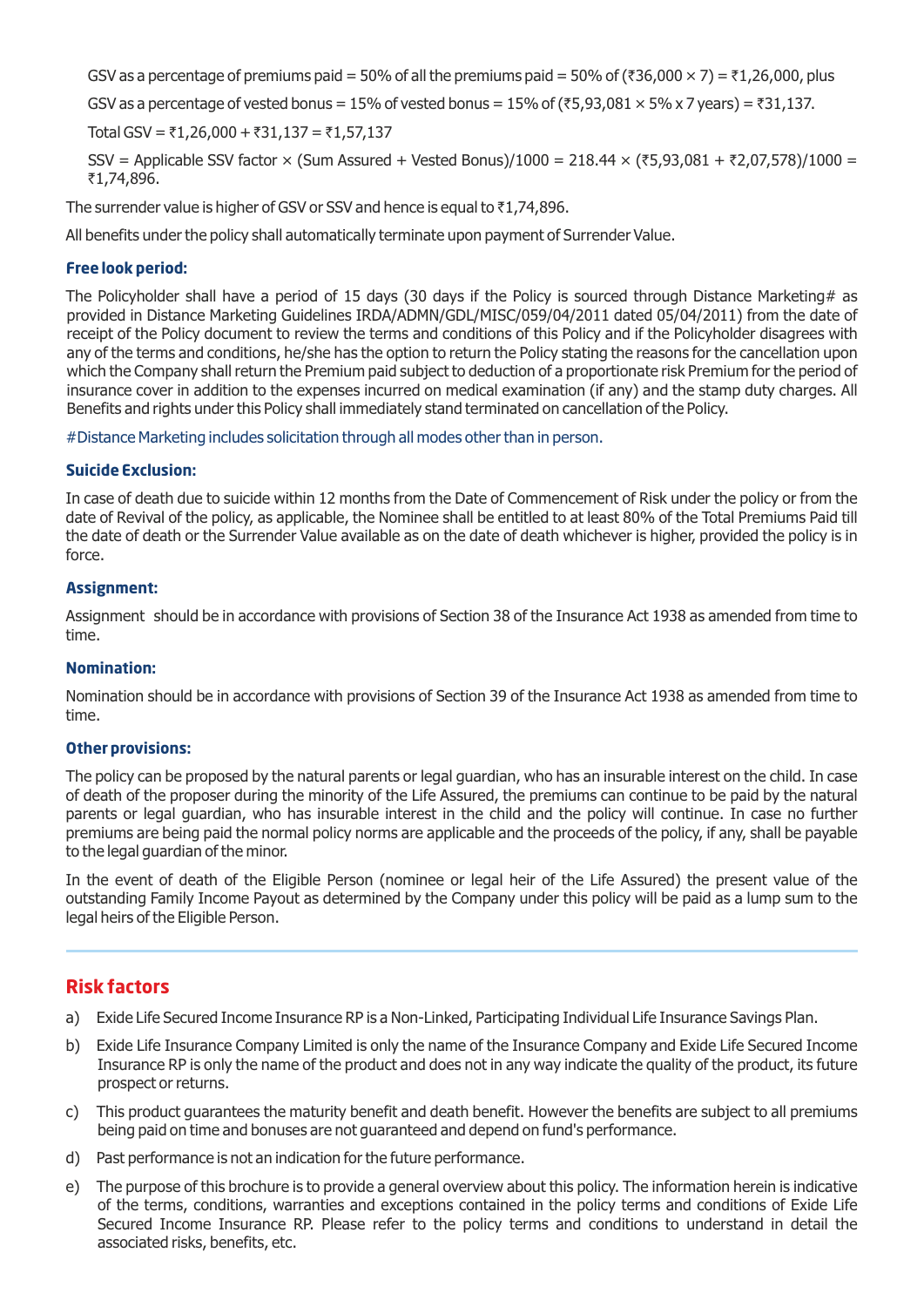- f) In the event of any inconsistency / ambiguity between the terms contained herein and the policy terms and conditions, the policy terms and conditions will prevail.
- g) The acceptance of the proposal shall be subject to prevailing board approved underwriting policy.

## **Section 41: Prohibition of Rebate**

Under the provisions of Section 41 of the Insurance Act, 1938

- (1) No person shall allow or offer to allow, either directly or indirectly, as an inducement to any person to take or renew or continue an insurance in respect of any kind of risk relating to lives or property in India, any rebate of the whole or part of the commission payable or any rebate of the premium shown on the policy, nor shall any person taking out or renewing or continuing a policy accept any rebate, except such rebate as may be allowed in accordance with the published prospectuses or tables of the insurer:
- (2) Any person making default in complying with the provisions of this section shall be punishable with fine which may extend to ten lakh rupees.

#### **Fraud, Misrepresentation and forfeiture:**

Fraud, Misrepresentation and forfeiture would be dealt with in accordance with provisions of Sec 45 of the Insurance Act 1938 as amended from time to time.